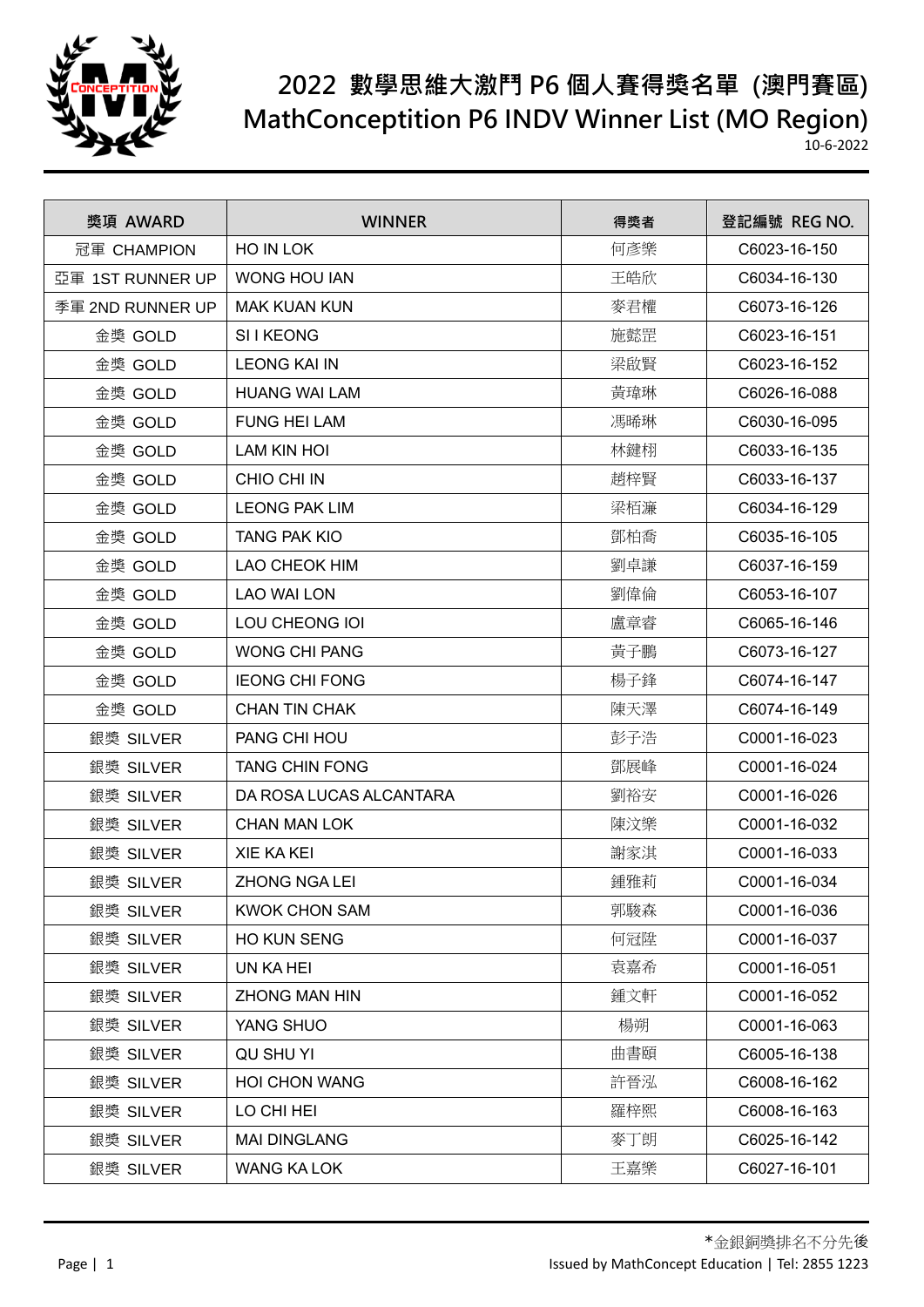

## **2022 數學思維大激鬥 P6 個人賽得獎名單 (澳門賽區) MathConceptition P6 INDV Winner List (MO Region)**

10-6-2022

| 獎項 AWARD  | <b>WINNER</b>              | 得獎者 | 登記編號 REG NO. |
|-----------|----------------------------|-----|--------------|
| 銀獎 SILVER | <b>SOU CHON HIN</b>        | 蘇俊軒 | C6030-16-096 |
| 銀獎 SILVER | <b>ZHU WENXI</b>           | 朱文熙 | C6033-16-136 |
| 銀獎 SILVER | LIU HOU WANG               | 劉浩泓 | C6034-16-131 |
| 銀獎 SILVER | <b>LAM CHENG HOU</b>       | 林正浩 | C6035-16-104 |
| 銀獎 SILVER | <b>VONG MAN HEI</b>        | 王文希 | C6045-16-174 |
| 銀獎 SILVER | <b>LIU WINSON</b>          | 劉致瑋 | C6046-16-173 |
| 銀獎 SILVER | CHAN WANG HEI              | 陳泓熙 | C6059-16-120 |
| 銀獎 SILVER | QI SI HANG                 | 戚思恆 | C6066-16-166 |
| 銀獎 SILVER | <b>GAN CHI HIN</b>         | 甘子軒 | C6073-16-128 |
| 銀獎 SILVER | <b>CHEONG IAN TANG</b>     | 張仁騰 | C6076-16-124 |
| 銀獎 SILVER | LI CHENG LOK               | 李程樂 | C9102-16-003 |
| 銅獎 BRONZE | <b>XIE CHEOK TONG</b>      | 謝卓彤 | C0001-16-006 |
| 銅獎 BRONZE | <b>MARTINS PAULA MARLI</b> | 馬俐  | C0001-16-009 |
| 銅獎 BRONZE | <b>WONG CHENG CHI</b>      | 黃正馳 | C0001-16-013 |
| 銅獎 BRONZE | <b>LEI TAT HON</b>         | 李達翰 | C0001-16-025 |
| 銅獎 BRONZE | <b>TENG HIO FONG</b>       | 丁曉鋒 | C0001-16-035 |
| 銅獎 BRONZE | CHEONG LOK I               | 張樂怡 | C0001-16-041 |
| 銅獎 BRONZE | LO TIN IAT                 | 羅天逸 | C0001-16-042 |
| 銅獎 BRONZE | NG HAO HIM                 | 吳孝謙 | C0001-16-043 |
| 銅獎 BRONZE | YANG WENG I                | 楊永怡 | C0001-16-047 |
| 銅獎 BRONZE | LIO CHI KIO                | 廖子翹 | C0001-16-049 |
| 銅獎 BRONZE | SIN PAK IO                 | 冼柏堯 | C0001-16-053 |
| 銅獎 BRONZE | <b>LIN WONG FONG</b>       | 林煌烽 | C0001-16-057 |
| 銅獎 BRONZE | <b>FONG MAN HIN</b>        | 馮文軒 | C0001-16-058 |
| 銅獎 BRONZE | XIAO U SAN                 | 肖雨辰 | C6008-16-164 |
| 銅獎 BRONZE | NG MAN HIN BRENDAN         | 吳旻軒 | C6011-16-170 |
| 銅獎 BRONZE | <b>WONG HEI IAN</b>        | 黃熙恩 | C6015-16-155 |
| 銅獎 BRONZE | <b>JANG CHI TAK</b>        | 張智德 | C6026-16-089 |
| 銅獎 BRONZE | <b>CHONG HOU WAN</b>       | 鍾浩雲 | C6027-16-102 |
| 銅獎 BRONZE | YAN HEI                    | 嚴稀  | C6030-16-094 |
| 銅獎 BRONZE | <b>CHAN CHON IAT</b>       | 陳俊逸 | C6035-16-103 |
| 銅獎 BRONZE | <b>NG IOK KUAN</b>         | 吳煜坤 | C6036-16-099 |
| 銅獎 BRONZE | LEI CHENG IN               | 李正賢 | C6037-16-157 |